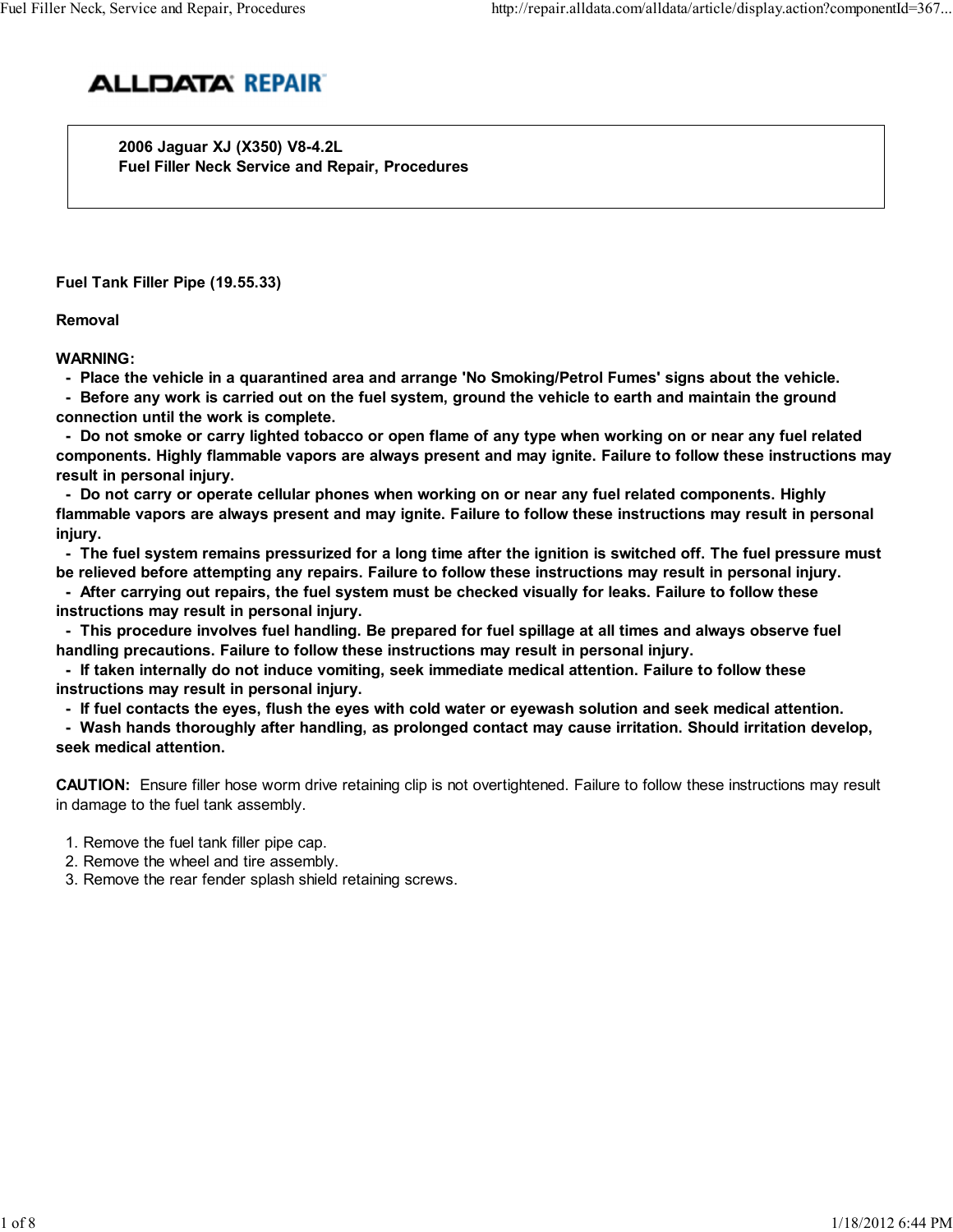

4. Remove the rear fender splash shield.



- 5. Remove the right-hand rear muffler.
- 6. Remove the exhaust heat shield.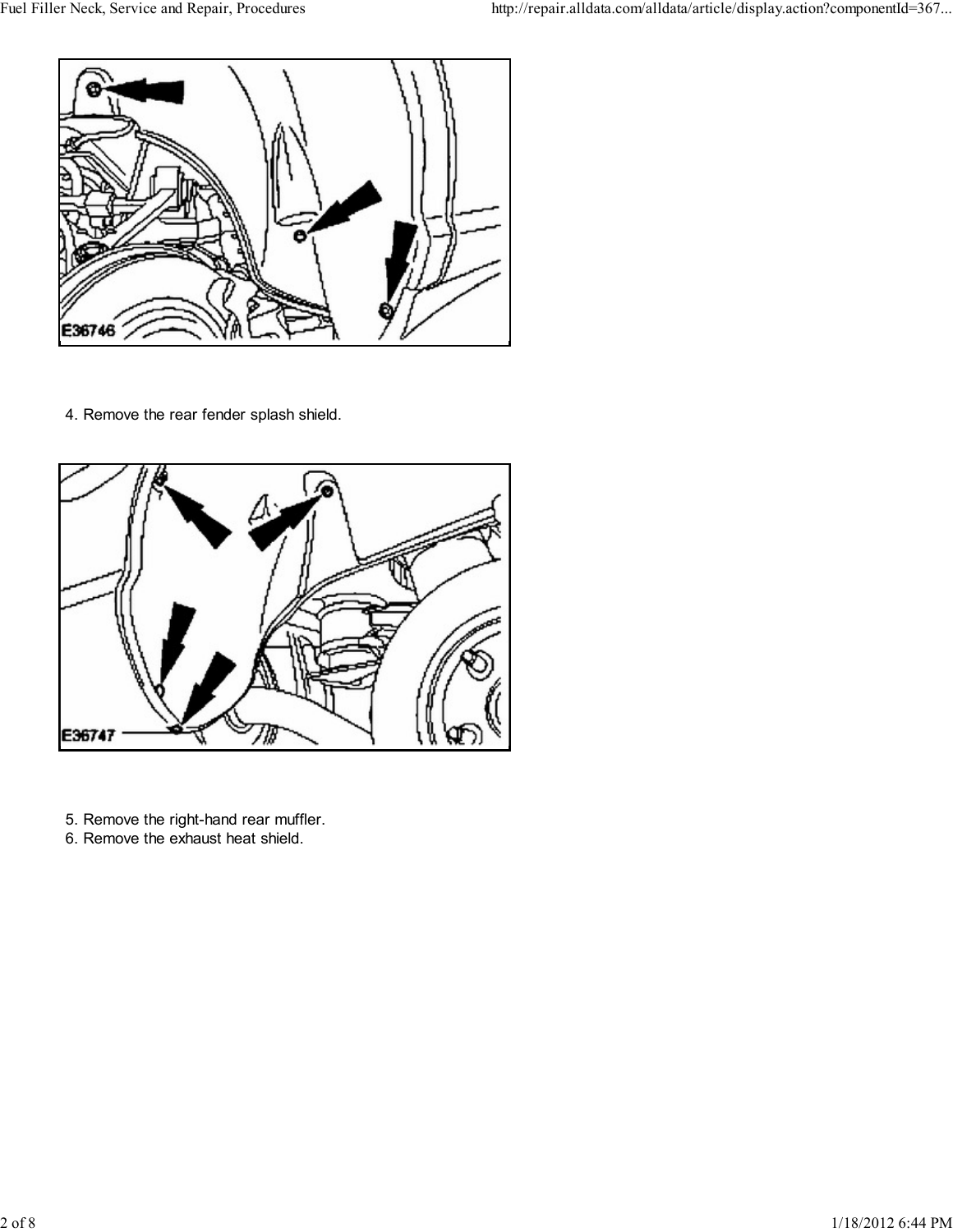

7. Detach the fuel filler pipe.

- Release the fuel filler hose retaining clip.
- Remove the fuel filler pipe securing bolt.



8. Detach the fuel filler pipe.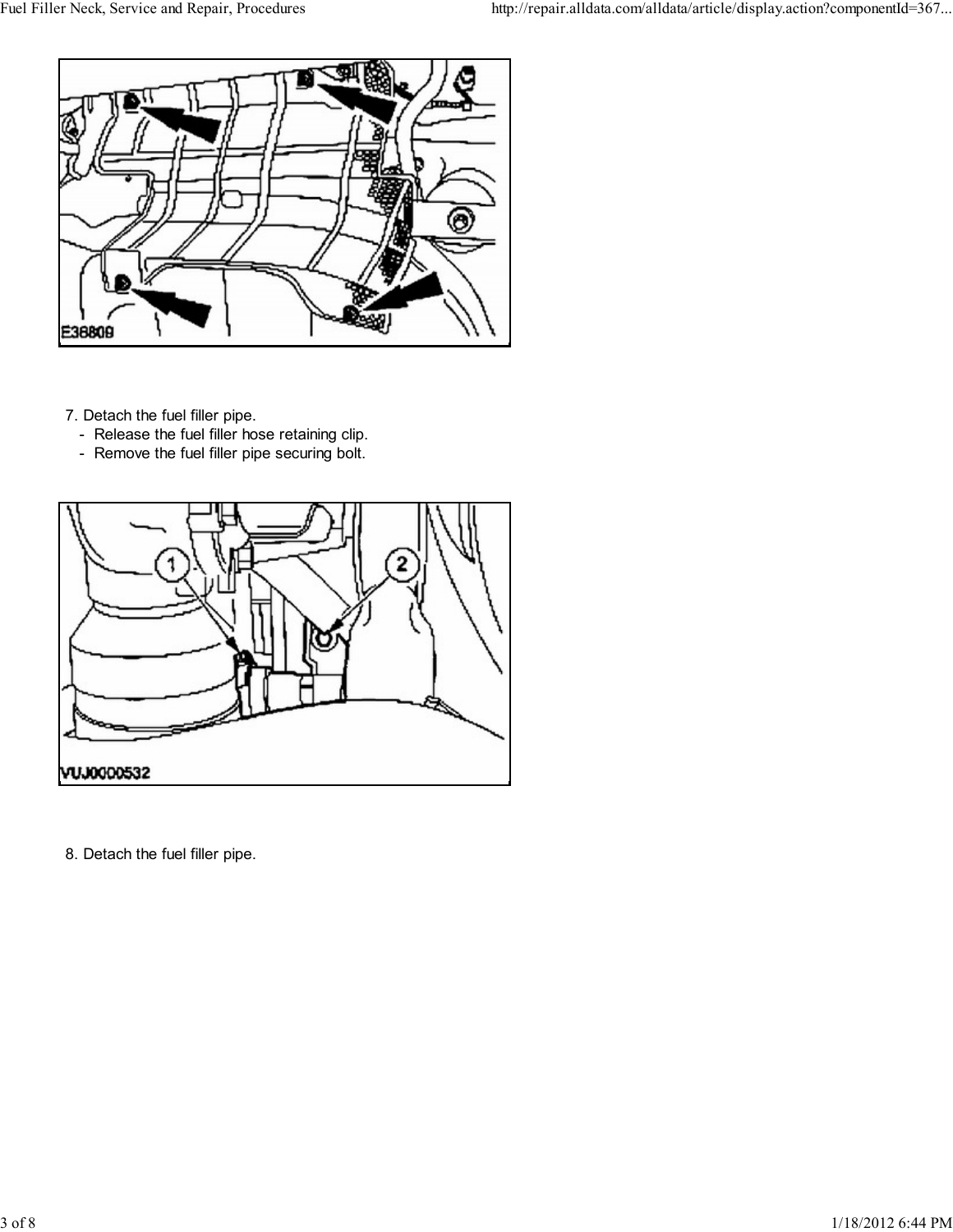

9. Detach the fuel filler pipe.



10. Remove the fuel filler pipe.

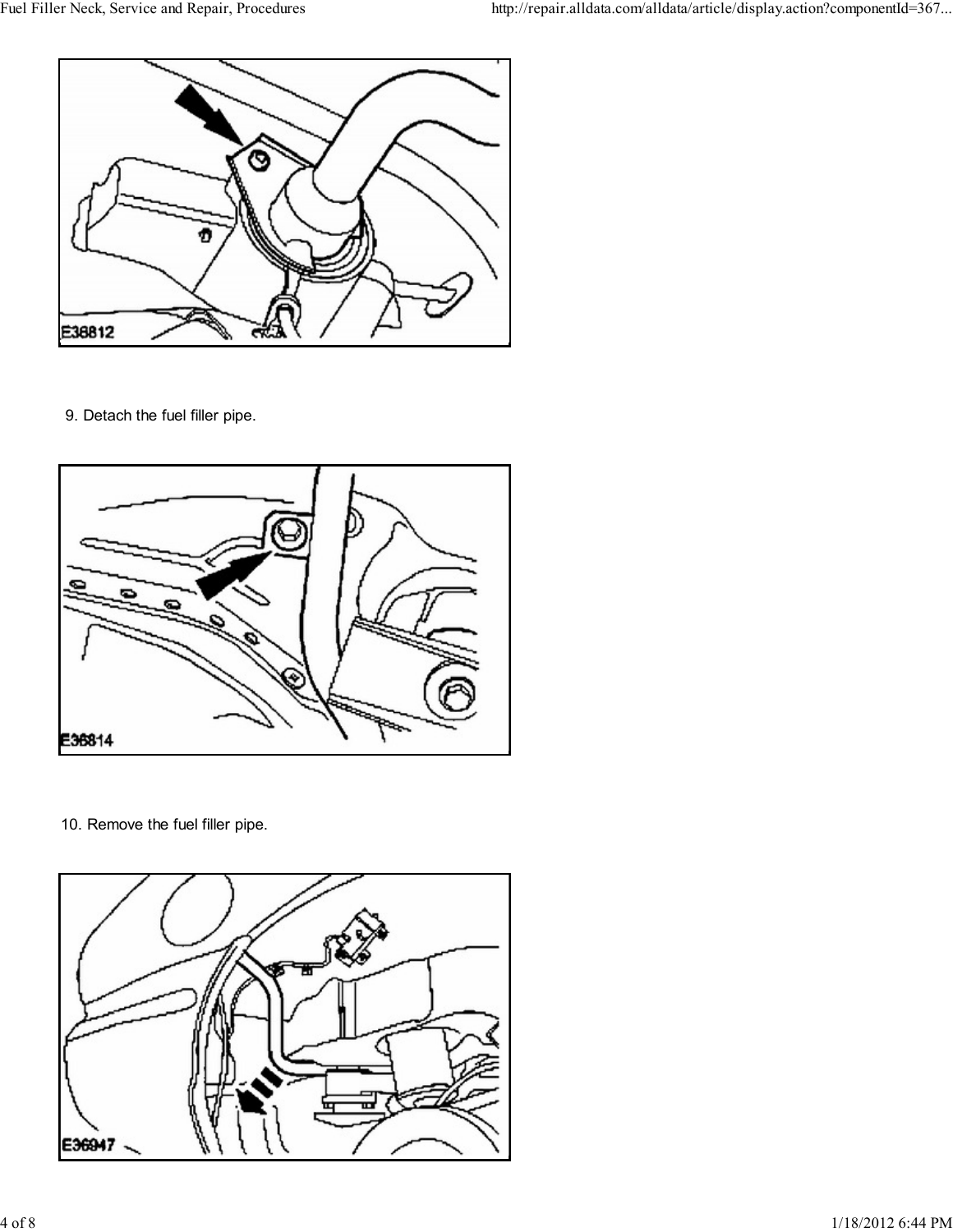## Installation

1. Install the fuel filler pipe.



2. Attach the fuel filler pipe.

- Tighten to 5 Nm.



- 3. Attach the fuel filler pipe.
	- Tighten to 4 Nm.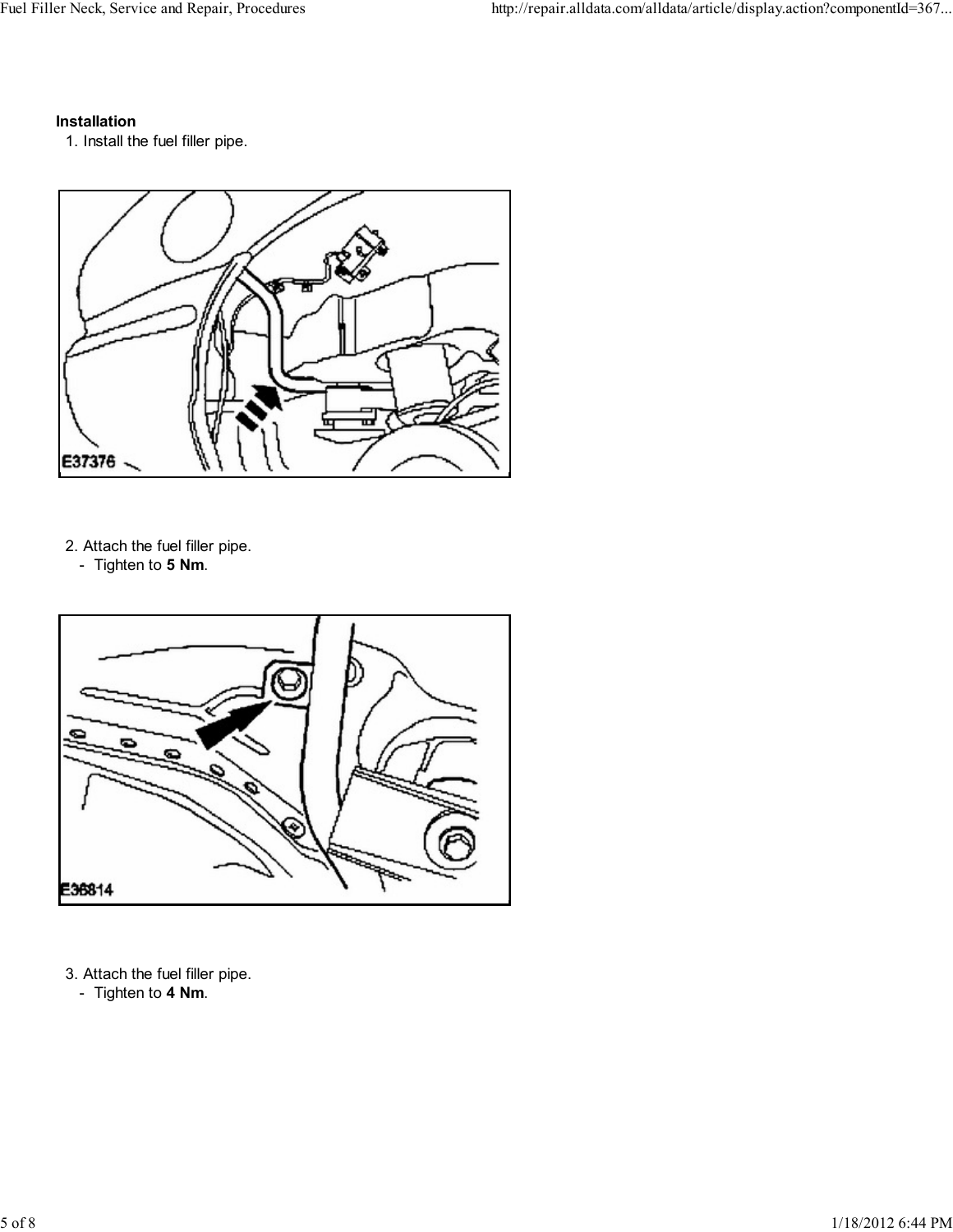

4. Attach the fuel filler pipe.

- Tighten to 2 Nm.
- Tighten to **5 Nm**.



5. Install the exhaust heat shield.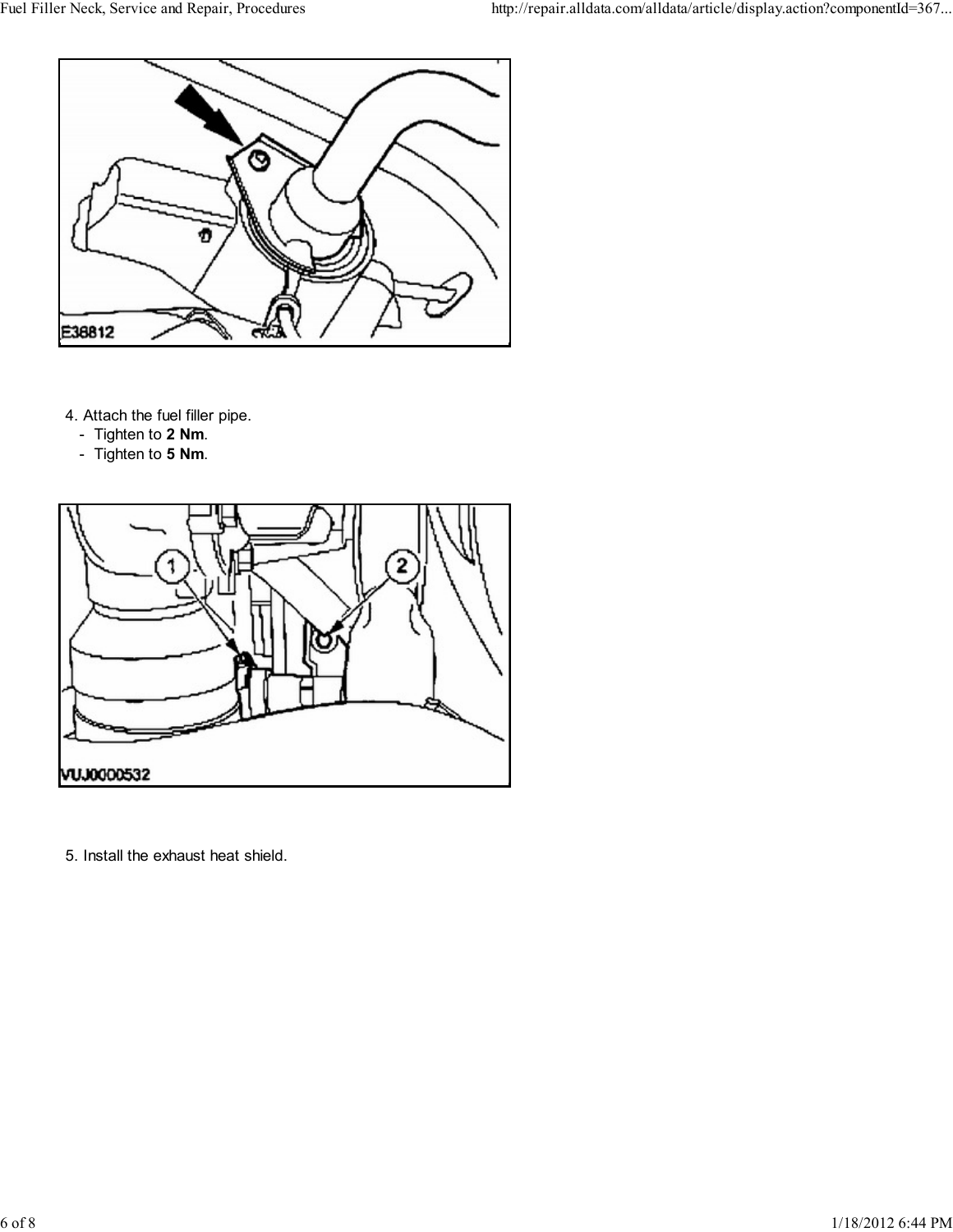

- 6. Install the rear fender splash shield.
	- Refit the rear fender splash shield retaining screws.



7. Install the rear fender splash shield retaining screws.